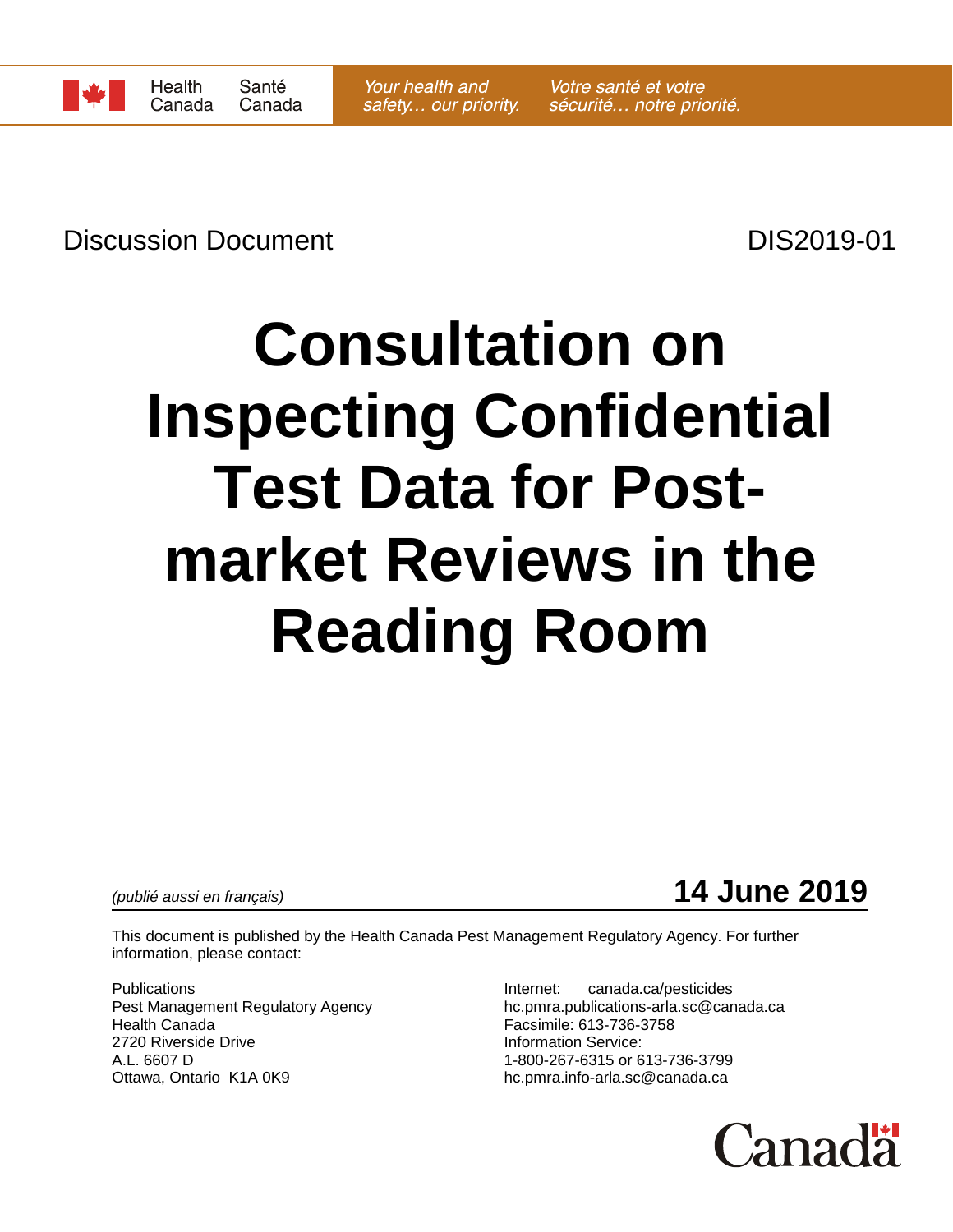ISSN: 1929-4840 (online)

Catalogue number: H113-19/2019-1E (print version) H113-19/2019-1E-PDF (PDF version)

#### **© Her Majesty the Queen in Right of Canada, represented by the Minister of Health Canada, 2019**

All rights reserved. No part of this information (publication or product) may be reproduced or transmitted in any form or by any means, electronic, mechanical, photocopying, recording or otherwise, or stored in a retrieval system, without prior written permission of the Minister of Public Works and Government Services Canada, Ottawa, Ontario K1A 0S5.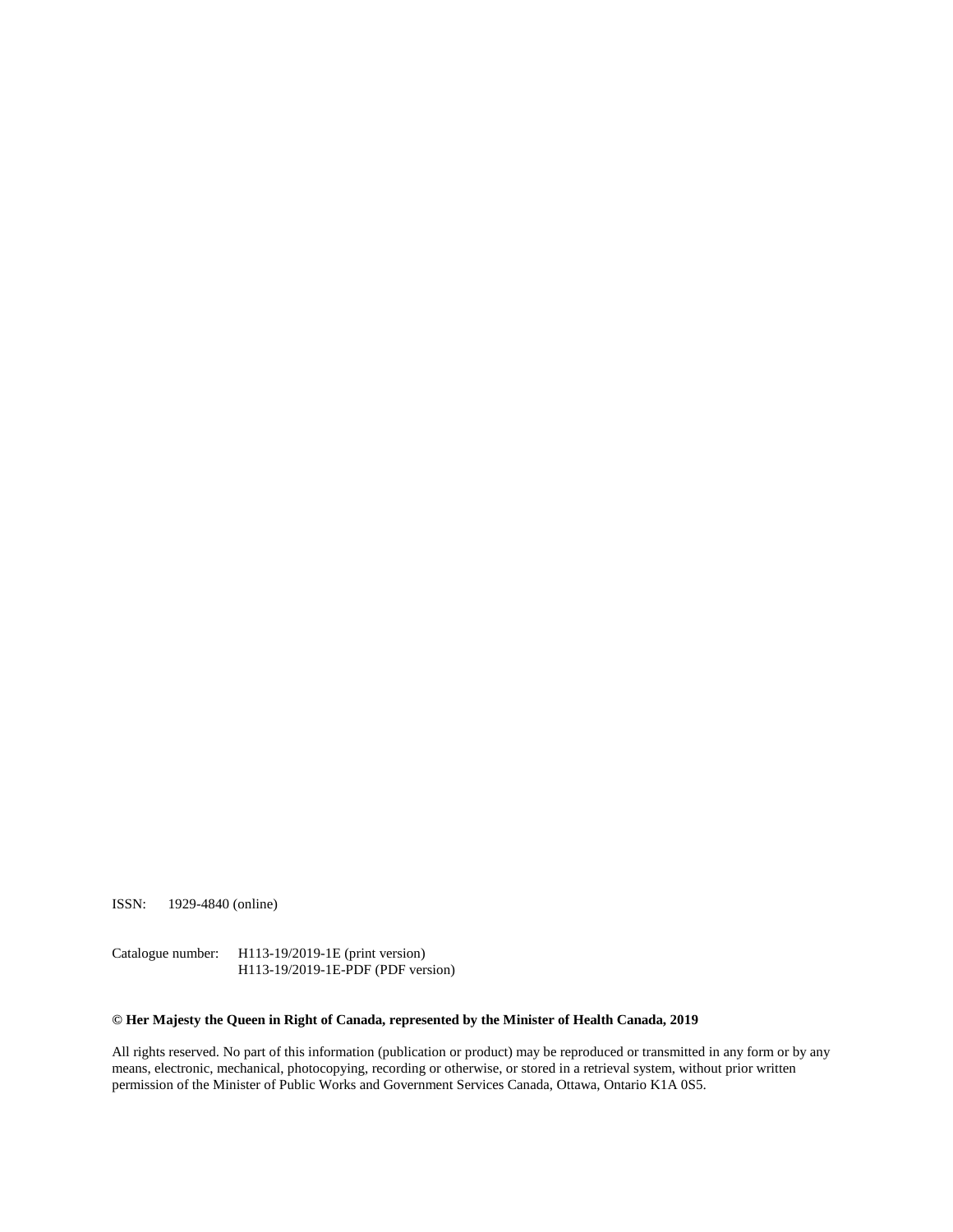The Pest Management Regulatory Agency (PMRA) invites stakeholders and the public to submit written comments on Discussion Document DIS2019-01, *Consultation on Inspecting Confidential Test Data for Post-market Reviews in the Reading Room*.

## **1.0 Purpose of this Consultation**

The purpose of this document is to seek input on a proposal to expand access to confidential test data by inviting interested members of the public to inspect this data at the proposed decision stage for post-market reviews (such as, re-evaluations and special reviews).

Presently, confidential test data is prepared for inspection by the public after a final decision is made following a re-evaluation or special review for post-market reviews.

The PMRA is proposing to allow interested parties seeking to understand the scientific basis for a proposed re-evaluation or special review decision to inspect the data used by the PMRA earlier in the process. By viewing this data earlier, comments submitted through the existing consultation process may be more well-informed.

Following the conclusion of the consultation the *[Inspection of Confidential Test Data Supporting](https://www.canada.ca/en/health-canada/services/consumer-product-safety/pesticides-pest-management/public/protecting-your-health-environment/public-registry/inspection-confidential-test-data-supporting-pesticide-registration-decisions-guidance-document.html)  [Pesticide Registration Decisions –](https://www.canada.ca/en/health-canada/services/consumer-product-safety/pesticides-pest-management/public/protecting-your-health-environment/public-registry/inspection-confidential-test-data-supporting-pesticide-registration-decisions-guidance-document.html) Guidance Document* will be revised to reflect any changes in policy.

# **2.0 Use of Confidential Test Data for Pesticide Regulation**

Before a pesticide can be registered for use in Canada, PMRA reviews available scientific test data to determine whether there are concerns for human health or safety, or the environment, when the product is used according to the label. Some of the data reviewed by the PMRA scientists includes confidential test data**.** 

Confidential test data may include:

- Toxicology related to human health
- Bystander and occupational exposure
- Food residue trials
- Environmental toxicology and fate
- Product efficacy, crop tolerance and benefits of the product
- Other scientific data or studies submitted to, or considered by the PMRA

The PMRA scientists evaluate confidential test data when conducting risk and value assessments. These assessments are an important part of the decision on whether or not the pesticide can be used in Canada, and under what conditions.

Generally speaking, confidential test data is data generated during a scientific study conducted by, or on behalf of, a company applying to register the product under the *Pest Control Products Act*.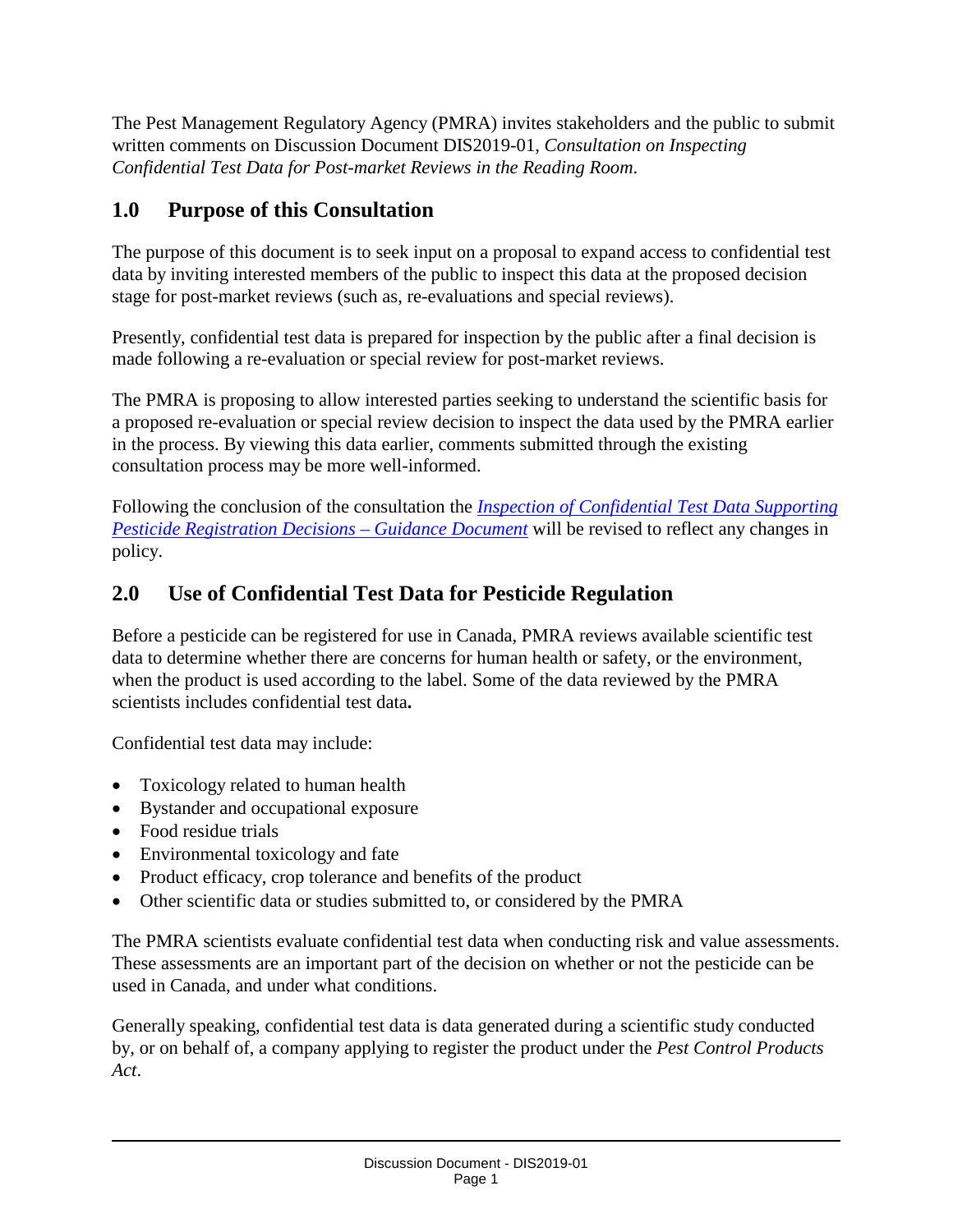The legal definition of confidential test data is provided in the *Pest Control Products Act*, and refers to test data to which access may be refused under the *Access to Information Act*, with section 20 of the *Access to Information Act* being the relevant provision that protects certain third party information.

Confidential test data does not include scientific data that is publicly available (for example, has been published in a scientific journal).

## **3.0 Public Access to View Confidential Test Data**

The *[Pest Control Products Act](https://laws-lois.justice.gc.ca/eng/acts/P-9.01/FullText.html)*, section 43, provides the public with the opportunity to inspect confidential test data that supports pesticide registration decisions.

The *[Inspection of Confidential Test Data Supporting Pesticide Registration Decisions –](https://www.canada.ca/en/health-canada/services/consumer-product-safety/pesticides-pest-management/public/protecting-your-health-environment/public-registry/inspection-confidential-test-data-supporting-pesticide-registration-decisions-guidance-document.html) [Guidance Document](https://www.canada.ca/en/health-canada/services/consumer-product-safety/pesticides-pest-management/public/protecting-your-health-environment/public-registry/inspection-confidential-test-data-supporting-pesticide-registration-decisions-guidance-document.html)* describes the current process for the inspection of confidential test data.

Those wishing to inspect confidential test data in the Reading Room must submit a completed Application to Inspect Confidential Data form, along with a signed affidavit or statutory declaration that the information will not be used to register a pesticide. Confidential test data being inspected at the Reading Room may not be copied or removed from the premises.

Confidential test data supporting pesticides registered before 28 June 2006 are not prepared for inspection until a major regulatory decision (major new use, re-evaluation or special review) requiring public consultation is made under the current *Pest Control Products Act*. Only data relevant to the decision are made available at that time.

The PMRA Reading Room is located at the PMRA's National Head Office in Ottawa, Ontario.

#### **4.0 Current Proposal**

Providing the public with the opportunity to inspect confidential test data is intended to:

- increase regulatory transparency;
- help interested parties to understand the scientific basis of regulatory decisions; and,
- facilitate more meaningful public participation in the regulatory decision-making process.

The PMRA recognizes that the current approach for post-market reviews (making confidential test data available only after a final decision has been made) may not be meeting expectations of stakeholders and the public.

The proposed change would still require the inspection of confidential test data to take place at the PMRA's National Head Office in Ottawa, Ontario. The PMRA is aware that this may be burdensome for some requestors and is investigating alternative approaches for the future that may allow the inspection of data through other means (for example, satellite reading rooms, secure portals, etc.).